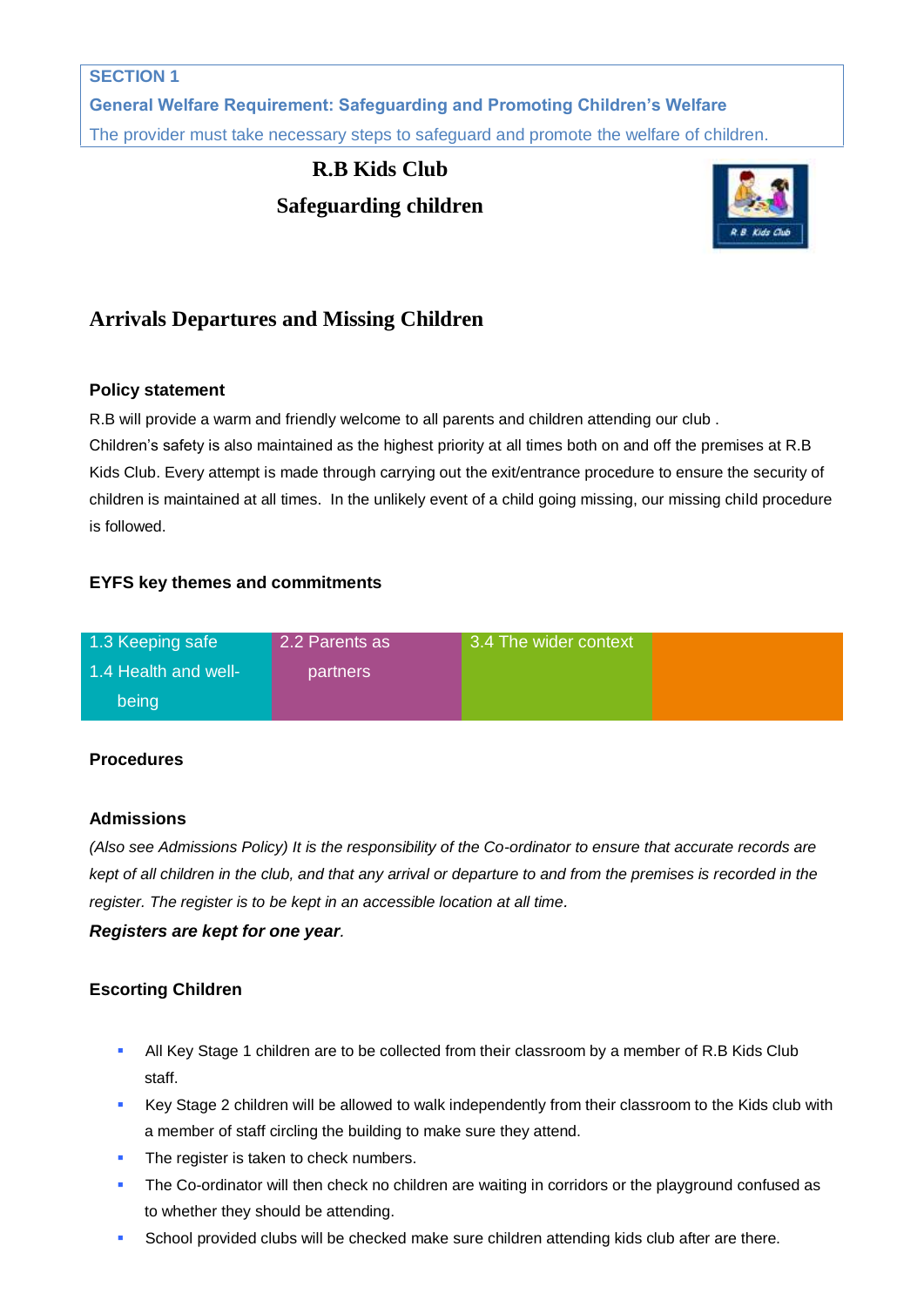#### **Arrivals**

- Parents will only enter through the electronic door after buzzing and being identified.
- Parents will immediately record the child's attendance by singing and timing the register.
- Parents / carers with medication for school will pass this with consent form to the designated person (See medication Policy)
- **Parents can also speak to staff regarding any other relevant information that they feel the club** should be aware of.

#### **Departures**

- Children must be collected by a named person on their registration document.
- If the parent /carer require another person (**who must be over the age of 16**) they must provide a signed written letter and that adult must provide photo identification on arrival.
- **Permissions for children leaving the club alone will only be considered** for children in Year 6. And this must be submitted in writing to the Co-ordinator to give consent
- No adults other than those who have parental consent will be allowed to collect children.
- If the named person is going to late collecting their child then R.B Kids Club must be notified by phone at the earliest possible point.
- If the designated person is late without warning the **uncollected children policy** will be activated.
- Nominated persons must sign and time the register to show children have left the premises

#### **Absences**

- If a child is going to be absent from Kids Club then parents should were possible contact the club 24 hours before hand via E-Mail [r.bkids@hotmail.co.uk](mailto:r.bkids@hotmail.co.uk) or by phone:07742 822550
- The Co-ordinator will then make alteration to the booking form (see admissions).
- If a child is absent for three or more consecutive days then the Co-ordinator will contact to ascertain why.
- Regular absences may be a sign that a child/ family are encouraging difficulty and may require support from relevant statutory agencies. R.B Kids Club will always endeavour to discover the causes of long term and unexplained absences.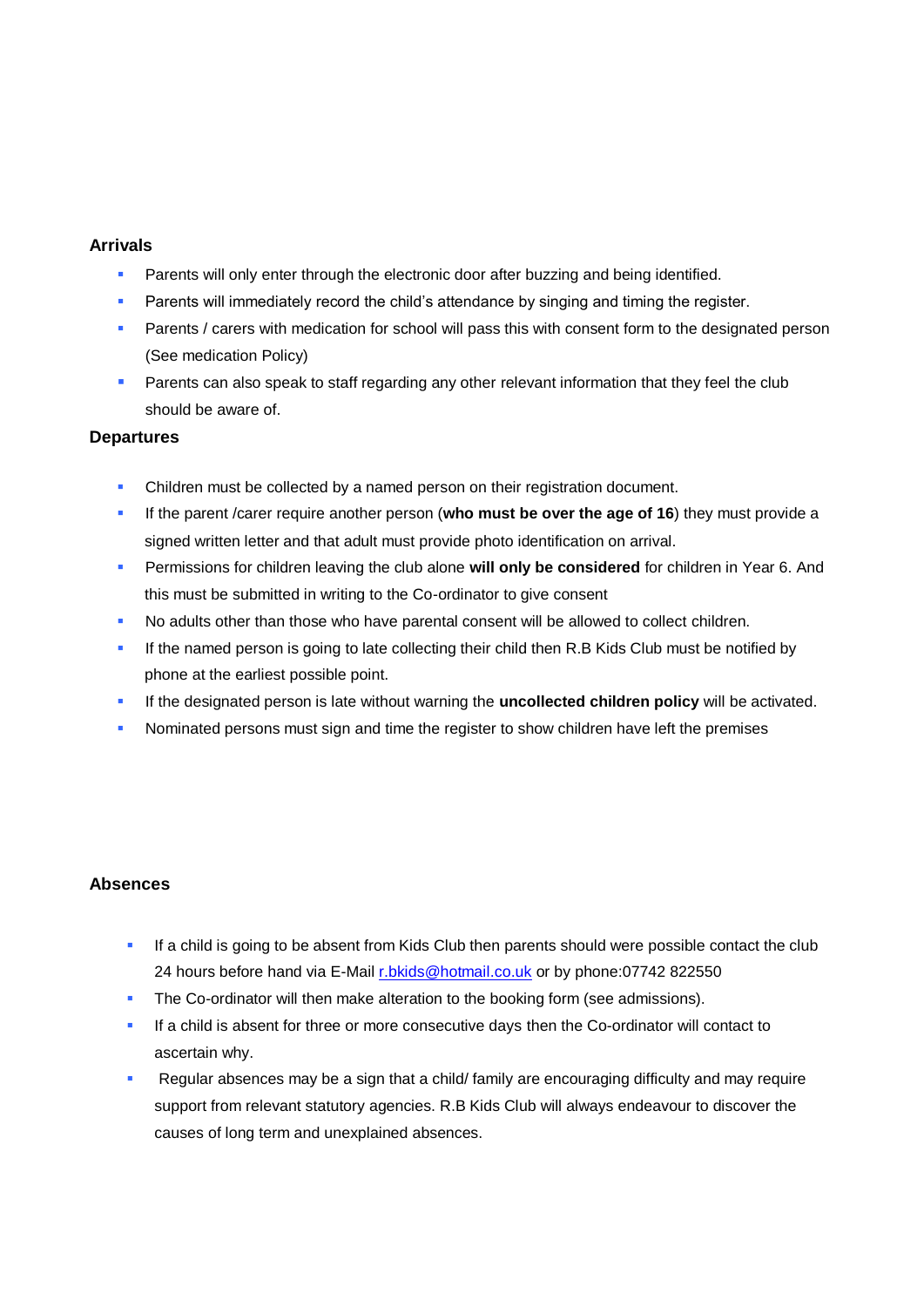#### **Child going missing on the premises**

- As soon as it is noticed that a child is missing alerts are raised.
- The Co-ordinator will carry out a thorough search of the extended building (School), Playgrounds and other outdoor area's however the first search will be the staff car park due to location.
- The register is checked to make sure no other child has also gone astray.
- Doors and gates are checked to see if there has been a breach of security whereby a child could wander out.
- If the child is not found, the school business Manager (Carol King) is contacted. So additional information can be gained.
- The child's parents are then contacted
- The Co-ordinator talks to the staff to find out when and where the child was last seen and records this.
- The police are then contacted.
- The Co-ordinator contacts the chairperson and reports the incident. The chairperson, with the management committee, carries out an investigation and may come to the setting immediately.

#### **The investigation**

- Staff are to keep calm and do not let the other children become anxious or worried.
- **The Co-ordinator together with the chairperson or representative from the management committee** speaks with the parent(s).
- **The chairperson and management committee, carry out a full investigation taking written statements** from all the staff in the club.
- The key staff member writes an incident report detailing:
	- The date and time of the report.
	- When the child was last seen in the setting.
	- **What has taken place in the setting since the child went missing.**
	- The time it is estimated that the child went missing.
- A conclusion is drawn as to how the breach of security happened.
- If the incident warrants a police investigation, all staff co-operate fully. In this case, the police will handle all aspects of the investigation, including interviewing staff. Children's Social Care may be involved if it seems likely that there is a child protection issue to address.
- The incident is reported under RIDDOR arrangements (see the Reporting of Accidents and Incidents policy); the local authority Health and Safety Officer may want to investigate and will decide if there is a case for prosecution.
- In the event of disciplinary action needing to be taken, Ofsted is informed.
- The insurance provider is informed.

#### **Managing people**

 Missing child incidents are very worrying for all concerned. Part of managing the incident is to try to keep everyone as calm as possible.